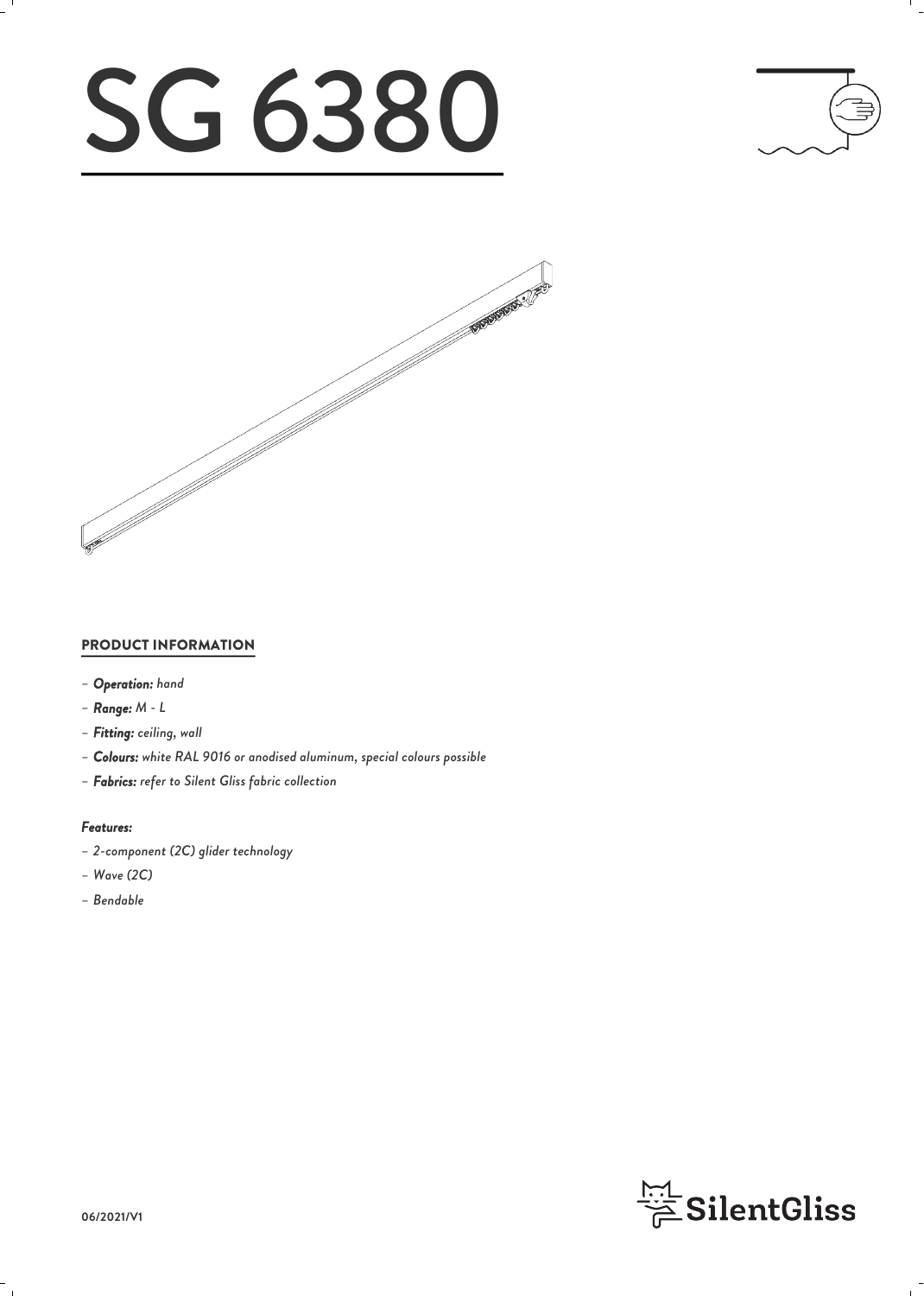## SYSTEM SPECIFICATIONS



### **C. SPECIFICATION** EN

#### *EN*

*Silent Gliss SG 6380 Hand Drawn Curtain Track System. Comprises aluminium profile SG 6380 supplied made to measure in silver anodised or white powder coated, alternatively a specified RAL colour. SG 11130 at 14/m and 2 end covers SG 6381.* TEXT *Top fixed with brackets SG 3603 at max. 600 mm centres / wall fix SG Smart Fix at max. 600 mm centres. Silent Gliss Wave option is available.*

#### *SV*

*Silent Gliss SG 6380 handdragssystem. Består av aluminiumprofil SG 6380 i specificerad längd i vitlack, alu natur eller angiven RAL färg.*

*14 st SG 11300 SILENT TRACK glid per meter, 2 st SG 6381 ändskydd per system. Takmonteras med fäste SG 3603 c/c 600 mm. Väggmontering med SG 3603 och Smart Fix c/c 600 mm. Kan användas med system Wave.*

#### *NO*

*Silent Gliss SG 6380 Manuell gardinskinne. Består av aluminiumprofil SG 6380 i spesifisert lengde, standard i hvitlakkert eller alu natur. Kan også leveres i spesifisert RAL farge. 14 stk SG 11300 SILENT TRACK glidere pr meter, 2 stk SG 6381 endelokk pr system.*

*Takmonteres med feste 3603 c/c 600 mm. Veggmontering med SG 3603 og smart Fix c/c 600 mm. Kan benyttes med Wave system.*

#### *DA*

*Silent Gliss SG 6380 håndtrukket gardinskinnesystem. Består af en aluminiumprofil SG 6380 i ønsket længde, sølvanodiseret eller hvid pulverlakering, alternativt en specificeret RAL-farve. 14 stk. SG 11130 pr. m og 2 stk. SG 6381 endelåg. Loftmonteres med beslagene SG 3603 med højst 600 mm afstand. Vægmonteres med SG Smart Fix med højst 600 mm afstand Kan bruges med Silent Gliss Wave.*

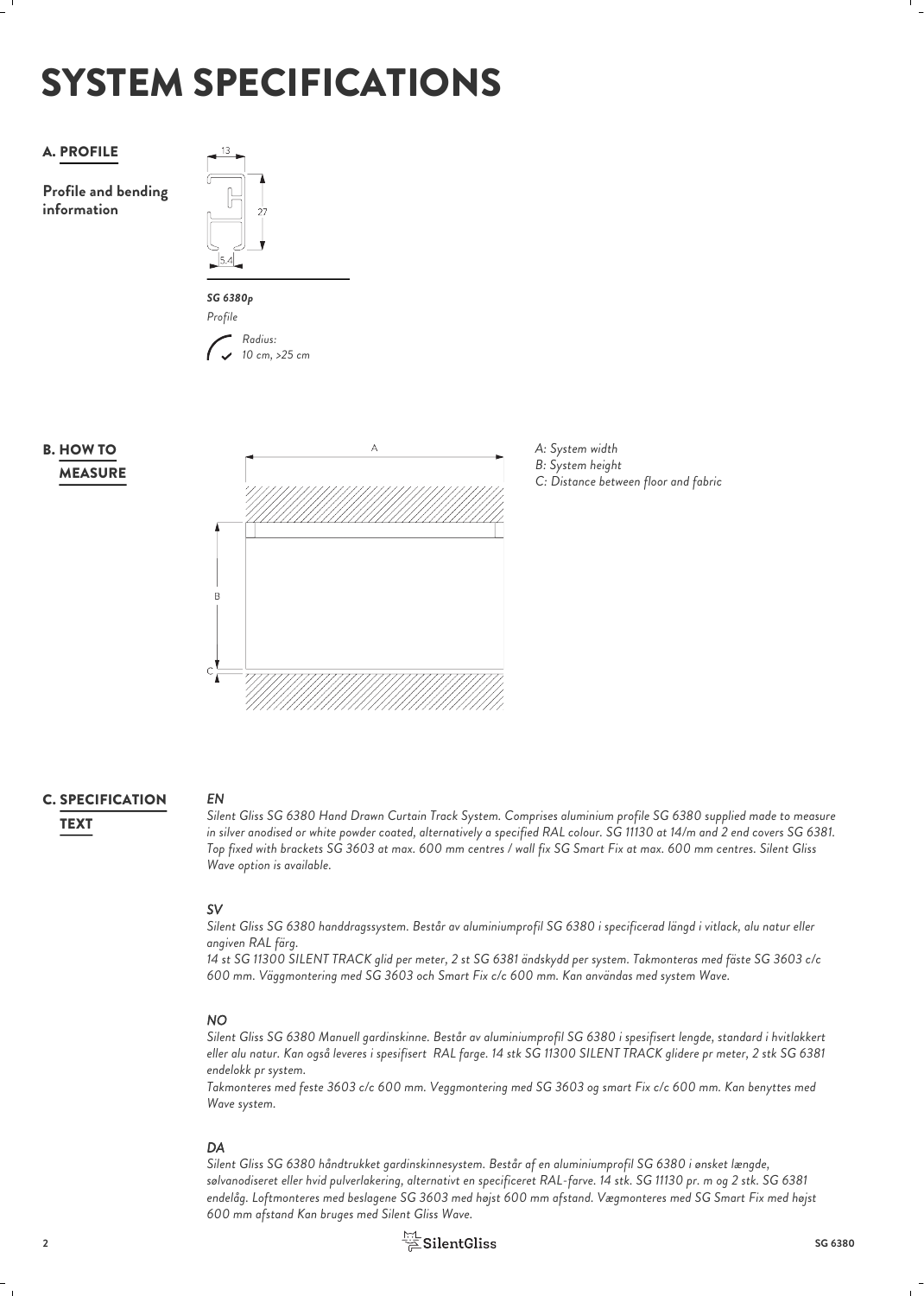## FITTING

#### INFORMATION **A. FITTING**

*For detailed fitting information, visit the Silent Gliss* FITTING *website.*



#### B. CEILING FITTING





*SG 3603 Bracket*

#### C. WALL FITTING

**Smart Fix**



*Smart Fix SG 11200 - SG 11205 and bracket SG 3603: Screw SG 10492 (M4x8) needed.*



*Square Smart Fix SG 11210 - SG 11215 and bracket SG 3603: Screw SG 10492 (M4x8) needed.*

| <b>Smart Fix</b>    | $X$ mm      |  |
|---------------------|-------------|--|
| SG 11200 / SG 11210 | 72          |  |
| SG 11201 / SG 11211 | 92          |  |
| SG 11202 / SG 11212 | 112         |  |
| SG 11203 / SG 11213 | 132         |  |
| SG 11204 / SG 11214 | 162         |  |
| SG 11205 / SG 11215 | 212         |  |
| SG 11154            | $122 - 150$ |  |
| SG 11155            | 152-180     |  |
| SG 11156            | 202-230     |  |
|                     |             |  |

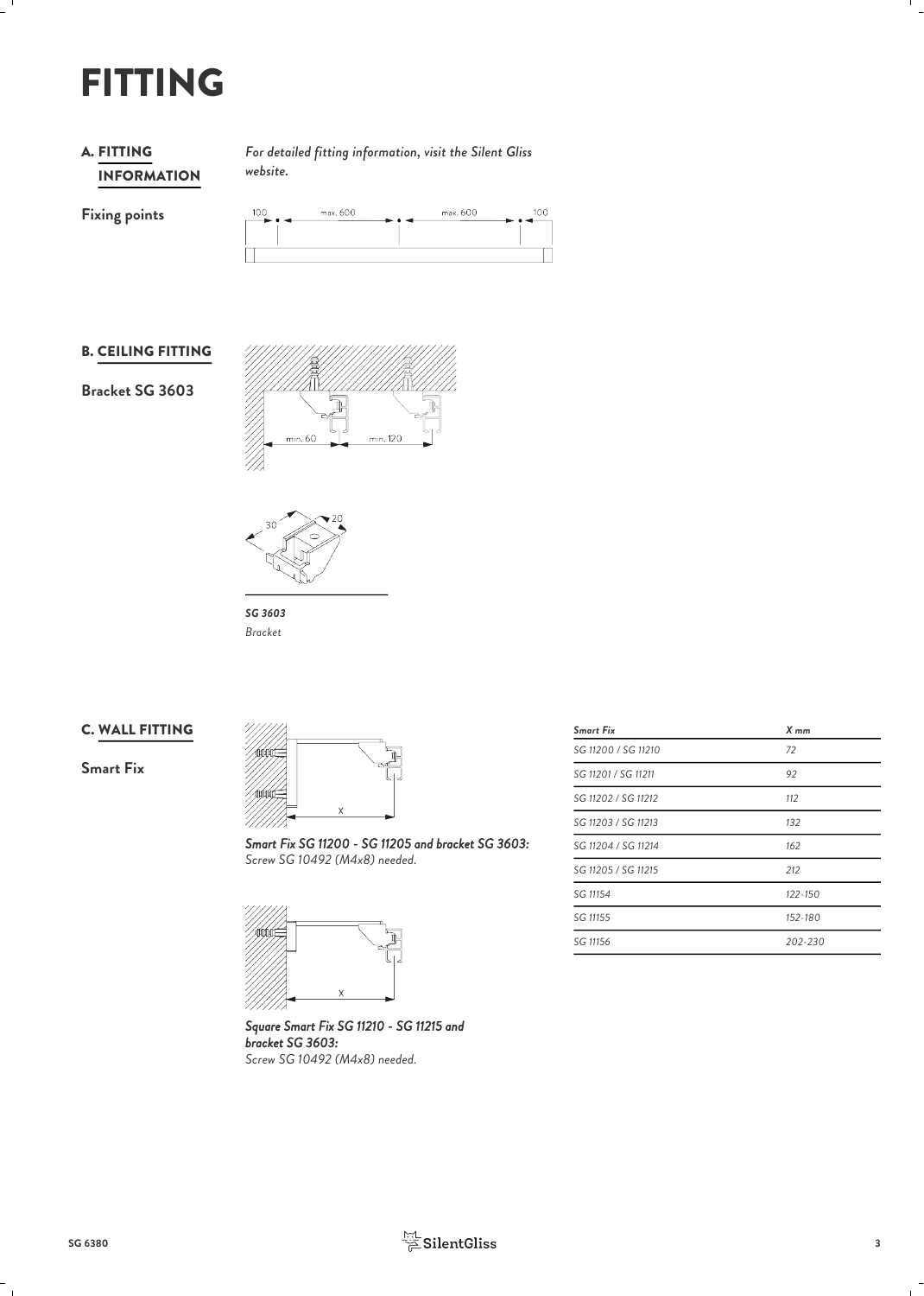

*Universal Smart Fix SG 11154 - SG 11156 and bracket SG 3603: Screw SG 10277 (M4x12) needed.*





*SG 10277 Pan head screw M4x12 Pan head screw M4x8 SG 10492 SG 11200*



*SG 3603 Bracket*



*SG 11201*



*Smart Fix 80 mm*





*SG 11202* Smart Fix 120 mm



*SG 11210 SG 11211*



*Smart Fix 60 mm*



*SG 11203 SG 11204 Smart Fix 120 mm Smart Fix 150 mm*



*Smart Fix 200 mm Square Smart Fix 60 mm Square Smart Fix 80 mm Square Smart Fix 100 mm SG 11212*



*SG 11205*

*SG 11213 Square Smart Fix 120 mm*





*SG 11214 Square Smart Fix 150 mm*



*SG 11215 SG 11154 Square Smart Fix 200 mm Universal Smart Fix 120 mm*



*SG 11155 Universal Smart Fix 150 mm Universal Smart Fix 200 mm*



*SG 11156*

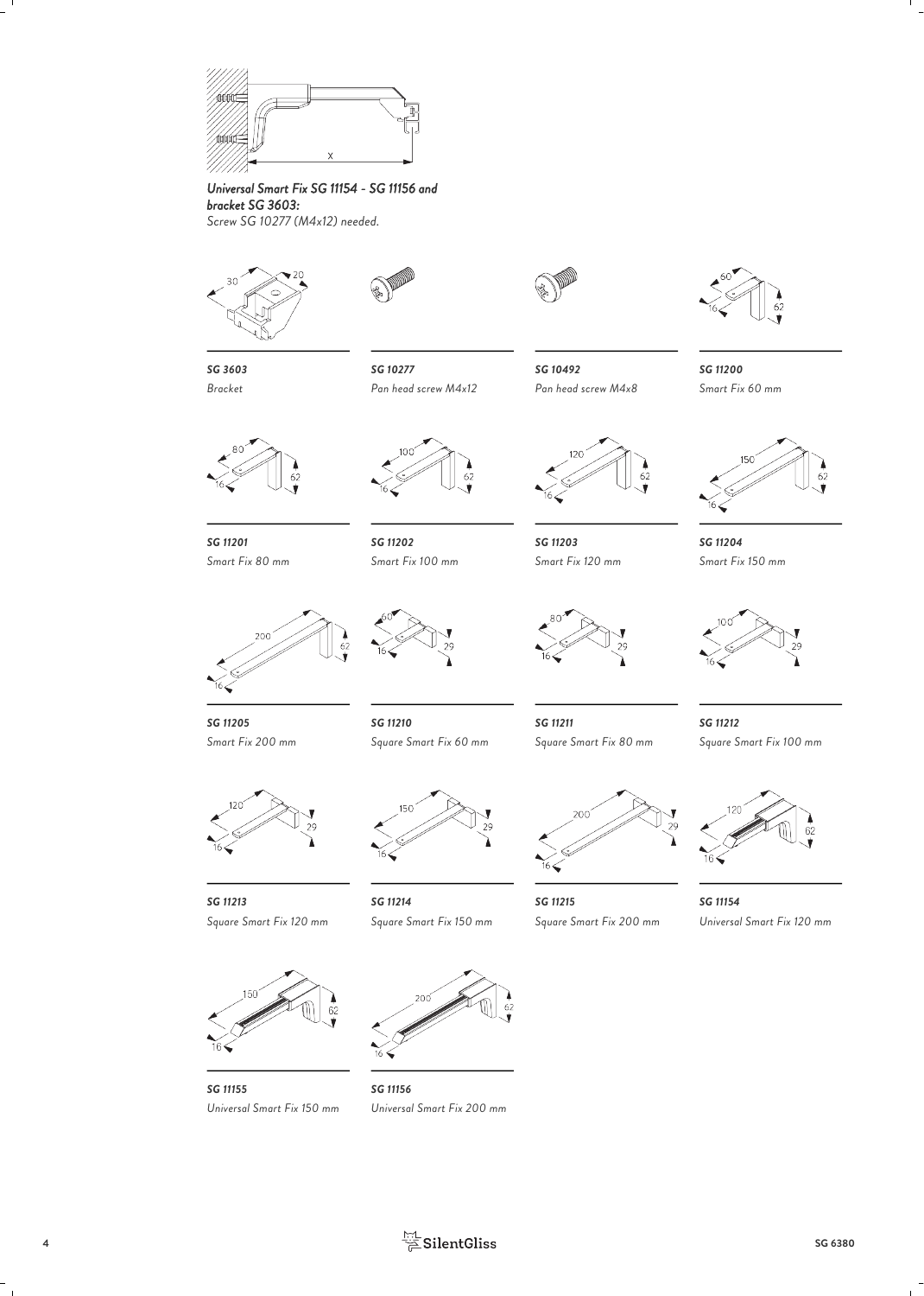**Universal Brackets SG 3630, SG 3655,**<br>**SG 3660 SG 3660**



| Bracket | $X$ mm |
|---------|--------|
| SG 3630 | 35     |
| SG 3655 | 50     |
| SG 3660 | 65     |



*SG 3630*

*Bracket 35 mm SG 3655 SG 3660 Bracket 50 mm Bracket 65 mm*



## SYSTEM OPTIONS





SG 11302

SG 11295



- *– SG 11295 End stop*
- *– SG 11302 Wave 2C glider cord 80 mm*



SG 2255



SG 10430-34 SG 11303

*Optional components (min. radius >25 cm):* 

- *– SG 2255 Brake*
- *– SG 6364 Wave extension*
- *– SG 6365 Wave hanger*
- *– SG 6366 Wave carrier for draw rod*
- *– SG 10430-34 Draw rod*
- *– SG 11303 Wave 2C glider cord 60 mm*

SG 6366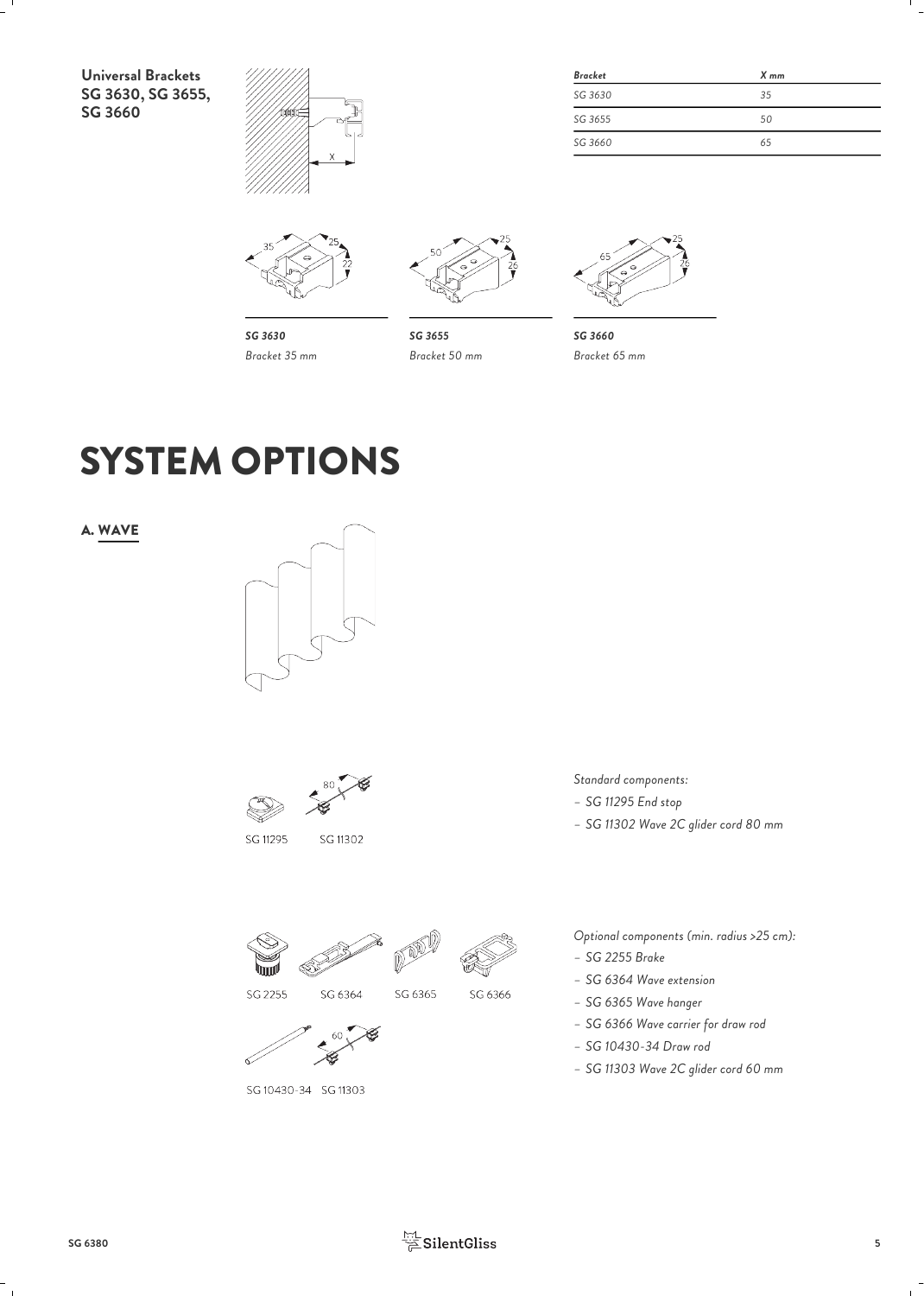

- *– SG 6349 Wave curtain tape*
- *– SG 6363 Wave top hemming tape*
- 
- 

Wave stack depth - 2C glider cord (standard components)





- A = Stack depth
- $B =$  Stack size C = Min. distance

| 2C Glider cord<br>SG 11302 | Pockets between<br>hooks | Approx. curtain<br>fullness | Stack depth | Stack size<br>$B^*$       | Min distance |
|----------------------------|--------------------------|-----------------------------|-------------|---------------------------|--------------|
| 80                         | 6                        | ~2.1                        | 140         | 180 per metre<br>of track | 90           |
| 80                         |                          | ~2.3                        | 160         | 180 per metre<br>of track | 100          |

| 2C Glider cord<br>SG 11303 | Pockets between<br>hooks | Approx. curtain<br>fullness | Stack depth | Stack size<br>$B^*$       | Min distance |
|----------------------------|--------------------------|-----------------------------|-------------|---------------------------|--------------|
| 60                         |                          | ~2.1                        | 100         | 230 per metre<br>of track | 70           |
| 60                         |                          | ~2.3                        | 120         | 230 per metre<br>of track | 80           |

*\*Stack size B when using optional extension arm increases by 150 mm per curtain stack!*

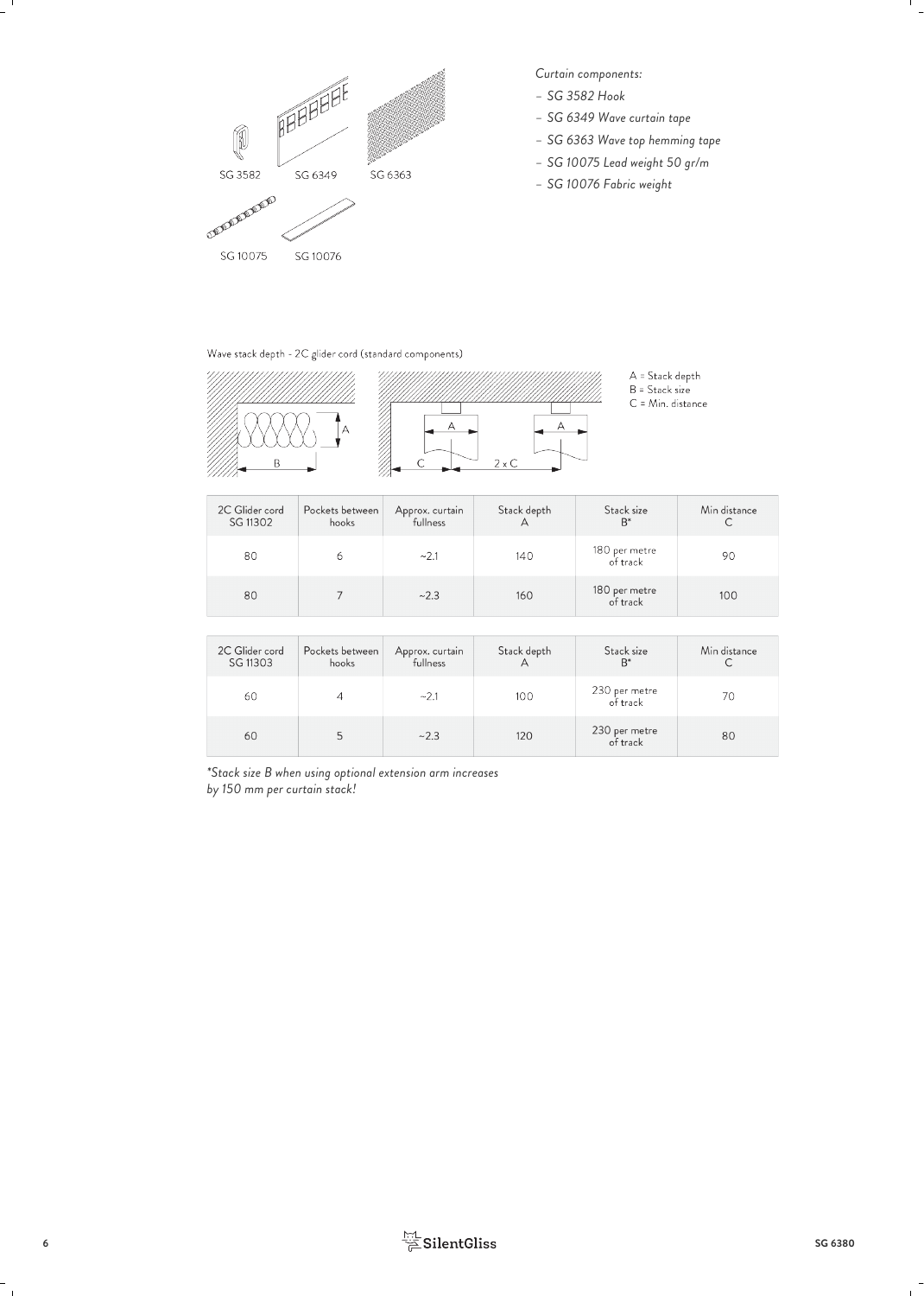## GENERAL NOTES

#### *Dimensions*

- *– Measurements are in mm except where indicated.*
- *– Max. kg relates to fabric incl. accessories.*
- *– Stack size depends on curtain make-up and fabric thickness.*
- *– Distance between gliders max. 80 mm / distance between rollers max. 100 mm.*
- *– Recommended distance floor / fabric: 20 mm.*
- *– In order to determine system height (B), the smallest room height must be taken into account.*

#### *Fitting*

- *– Installation by qualified fitter only.*
- *– Number of brackets and fitting positions / fixing points vary depending on fitting surface, system weight, fabric make-up, screw / fixing type and obstacles.*
- *– Qualified fitter must use appropriate screws / fixings for each situation.*
- *– Profile lip if applicable to be installed to room side.*

#### *Child Safety*

- *– All relevant Silent Gliss systems correspond to child safety EN 13120.*
- *– All parties involved must comply with EN 13120.*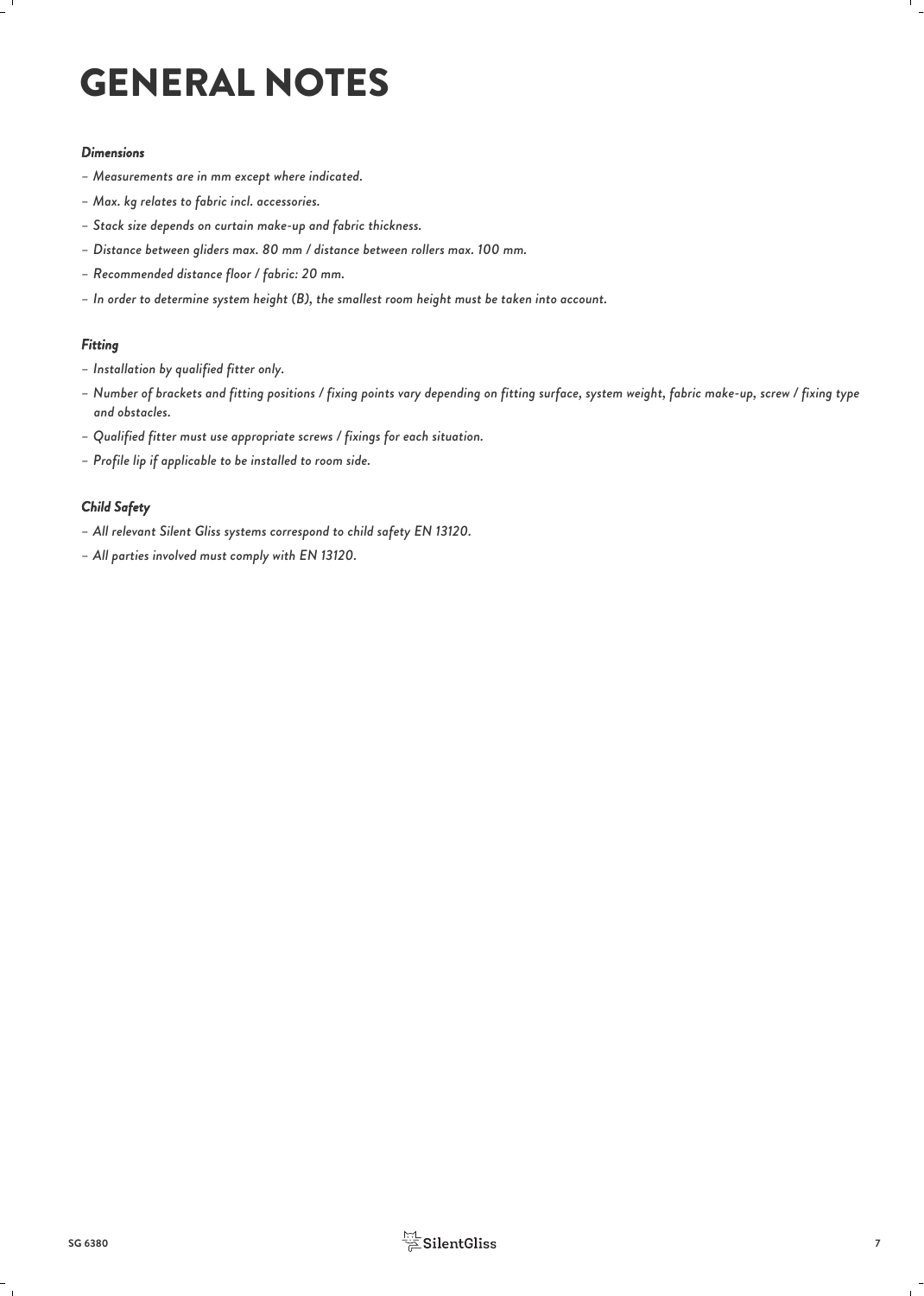## PARTS

#### A. STANDARD PARTS

*SG 3599 Hook*

*SG 3603 Bracket*

*End stop*

*SG 6380p Profile*



*SG 6086*  $\mathcal{O}$ *Spring stop*



*SG 6381 End cover*



*SG 11300 2C glider*





*SG 3555 SG 6065 Hook* ł *SG 3571*

*Hook SG 3581*

*Hook*



*SG 3598 Eyelet*



*SG 3620*

*Wall bracket*











*SG 6053*

*Spring stop*

*SG 6057 Glider*

*SG 6082*

*Glider*

*SG 6094*



*SG 6098*

*Roller*

*SG 6240 Roller*

*SG 6283*

*Roller*



*Wave curtain tape*

*SG 6363 Wave top hemming tape*

*SG 6364*

*SG 6365*

*SG 6366 Wave carrier for draw rod*

*SG 10075*

*Lead weight 50 g/m*



*SG 10076 Fabric weight*











*SG 3655*



*Bracket 65 mm*

*SG 6004*<br>*Eyelet Eyelet SG 6004 Eyelet*

*SG 3660*

*SG 6005 Hook*

*Connection bridge SG 3630*



**SG 3618**<br>Wall bracket<br>*Wall bracket* 







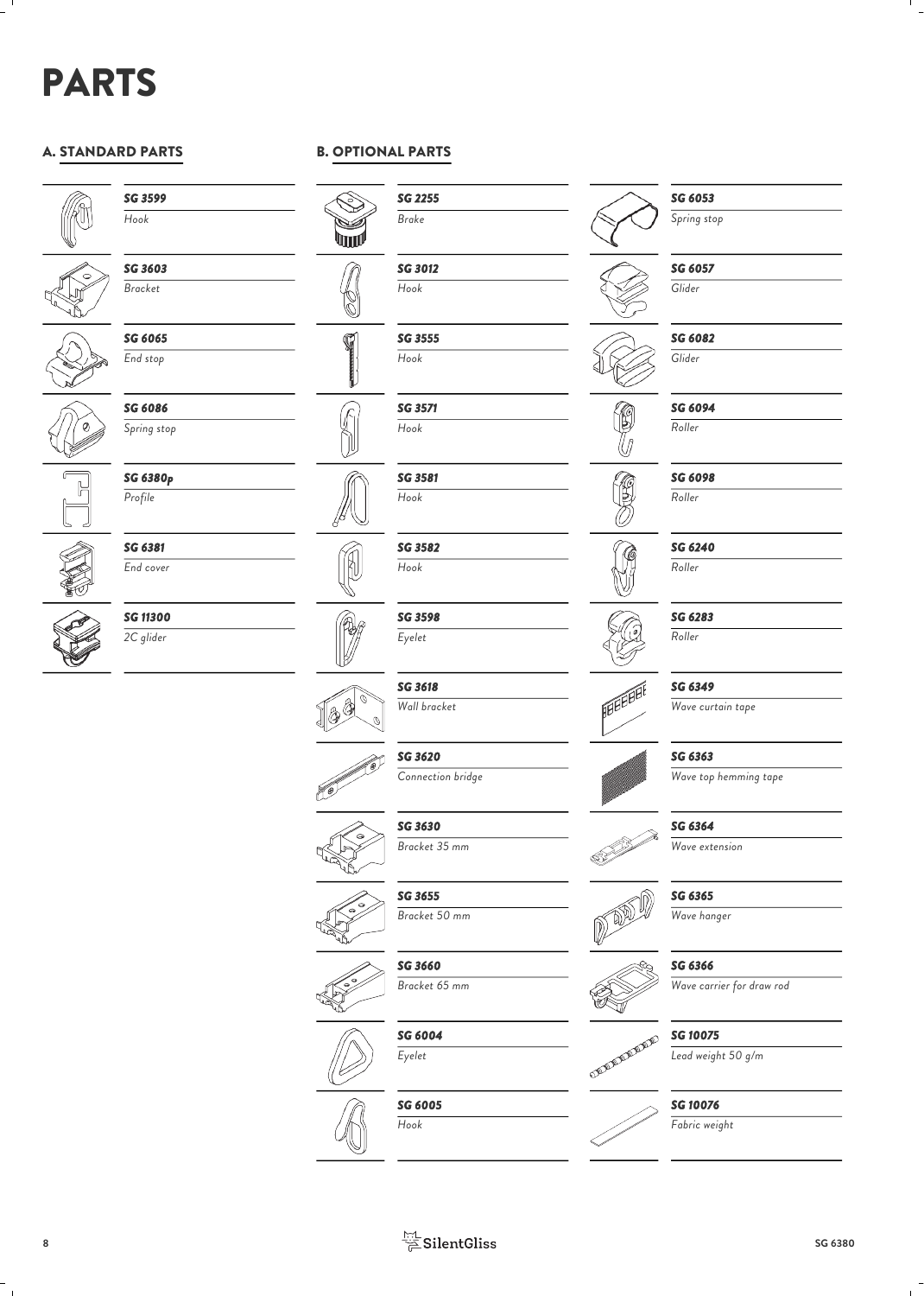

#### *SG 10277 Pan head screw M4x12*



*SG 10430 Draw rod 50 cm Smart Fix 200 mm*



*SG 10431 Draw rod 75 cm Square Smart Fix 60 mm*

*SG 10432 Draw rod 100 cm*



*SG 10433*



*SG 10434*



*SG 10492 Pan head screw M4x8*



*SG 11154 Universal Smart Fix 120 mm*



*SG 11155 Universal Smart Fix 150 mm*



*SG 11156 Universal Smart Fix 200 mm*



*SG 11200*



*SG 11202*

*Smart Fix 80 mm Wave 2C glider cord 60 mm*





*SG 11203 Smart Fix 120 mm*



*SG 11204 Smart Fix 150 mm*

*SG 11205*

*SG 11210*

*SG 11211*









*Draw rod 125 cm Square Smart Fix 100 mm*

*Square Smart Fix 80 mm*

*Draw rod 150 cm Square Smart Fix 120 mm SG 11213*

> *SG 11214 Square Smart Fix 150 mm*

*SG 11215 Square Smart Fix 200 mm*

*SG 11295 End stop*

*SG 11301 2C glider on strip*







*SG 11303*

*SG 11305*

*Smart Fix 100 mm 2C glider for direct sewing*



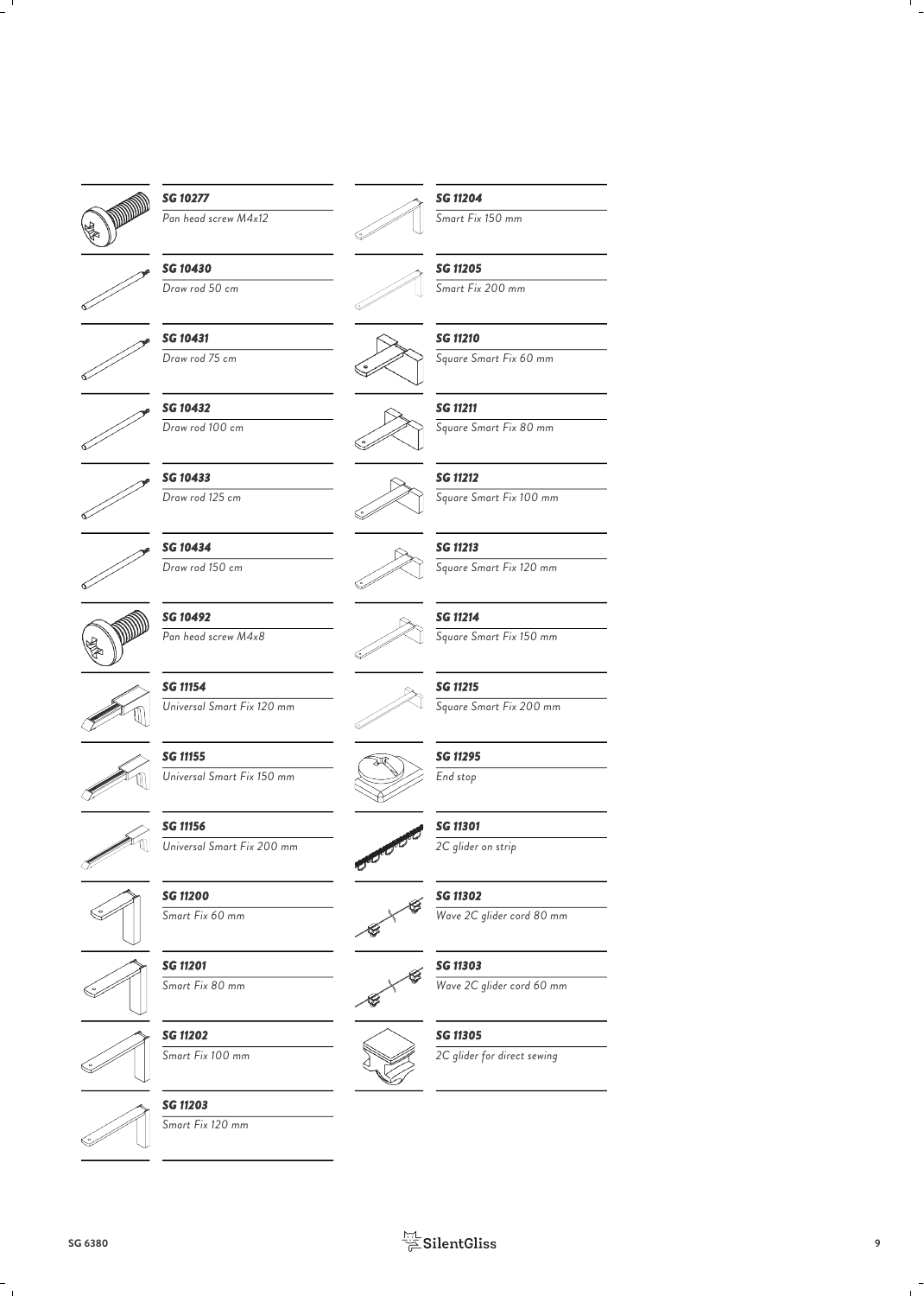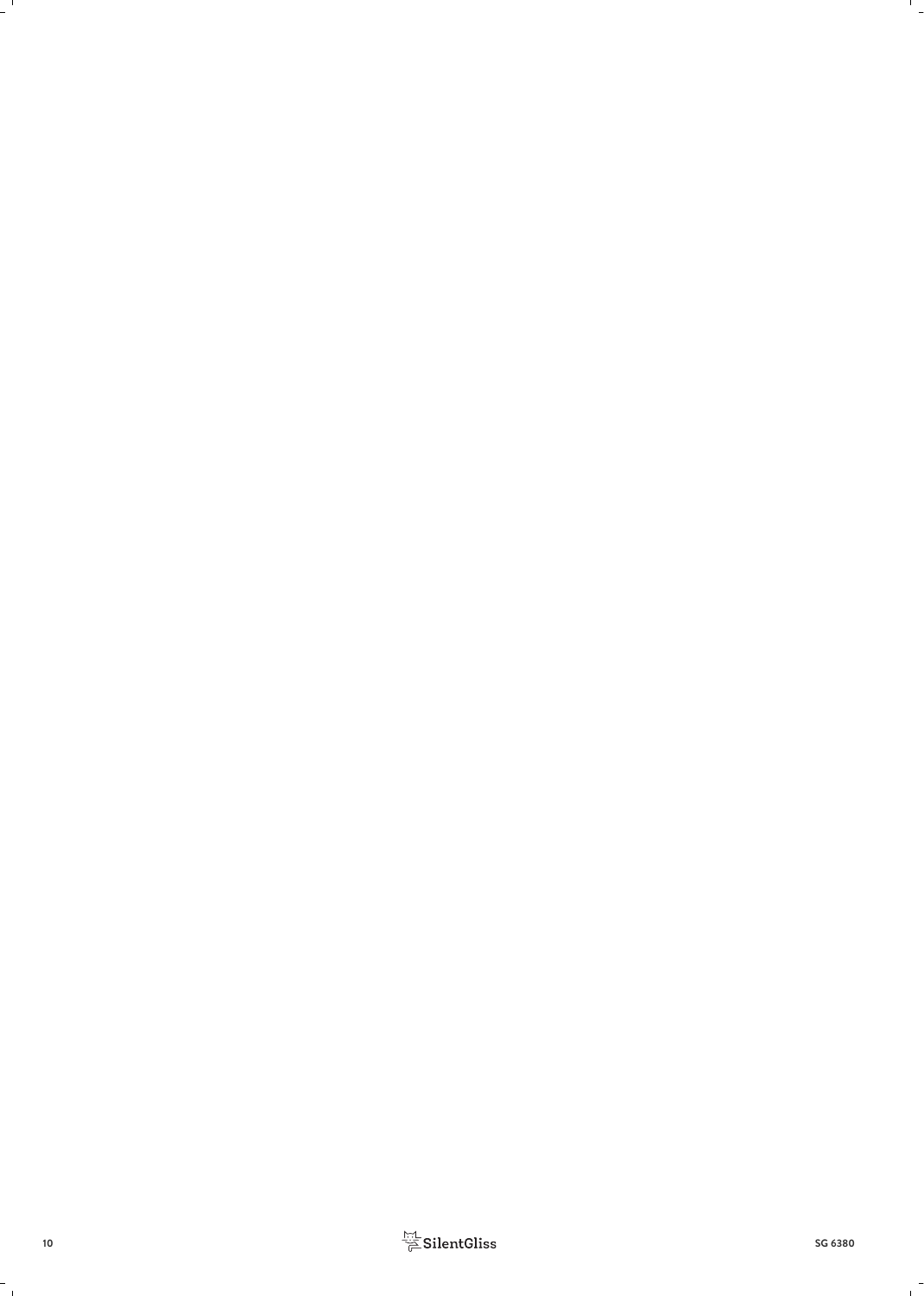